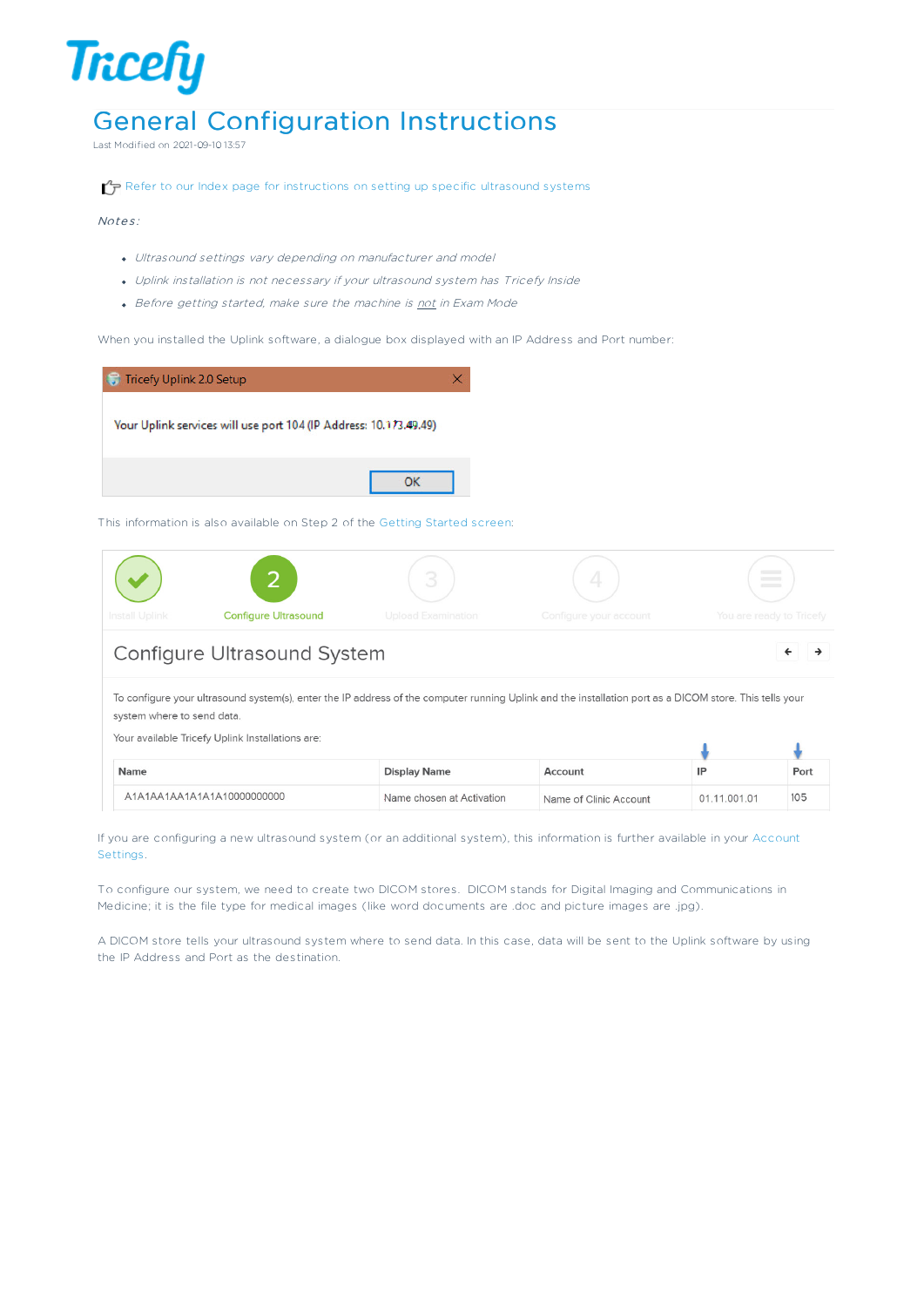



We will create two stores: one for sending patient data and one for archiving. To do this, we must find your ultrasound's DICOM Configuration screen.

- . It is usually located on a Settings or DICOM Settings screen. Some brands might have it on a Setup or DICOM Setup screen
- . If you still can't find it, look for a Connectivity or Utilities screen, or a Startup or Setup menu

Once we find the screen, there will be a button that says "Add" or "New" for creating a new store.

Selecting this button will display fields for entering the IP Address and Port.

First, we will create a store for sending images to patients by entering the following information:

AE Title = patient IP Address = as explained above Port = 104 or 105 (as explained above)

### Click Save .

Next, select Add (or New) again for creating a second store. This store will be used for archiving (you can skip this step if you do not archive with Tricefy). Enter the following:

AE Title = archive IP Address = as explained above Port = 104 or 105 (as explained above)

Click Save again.

Now our system is configured like this: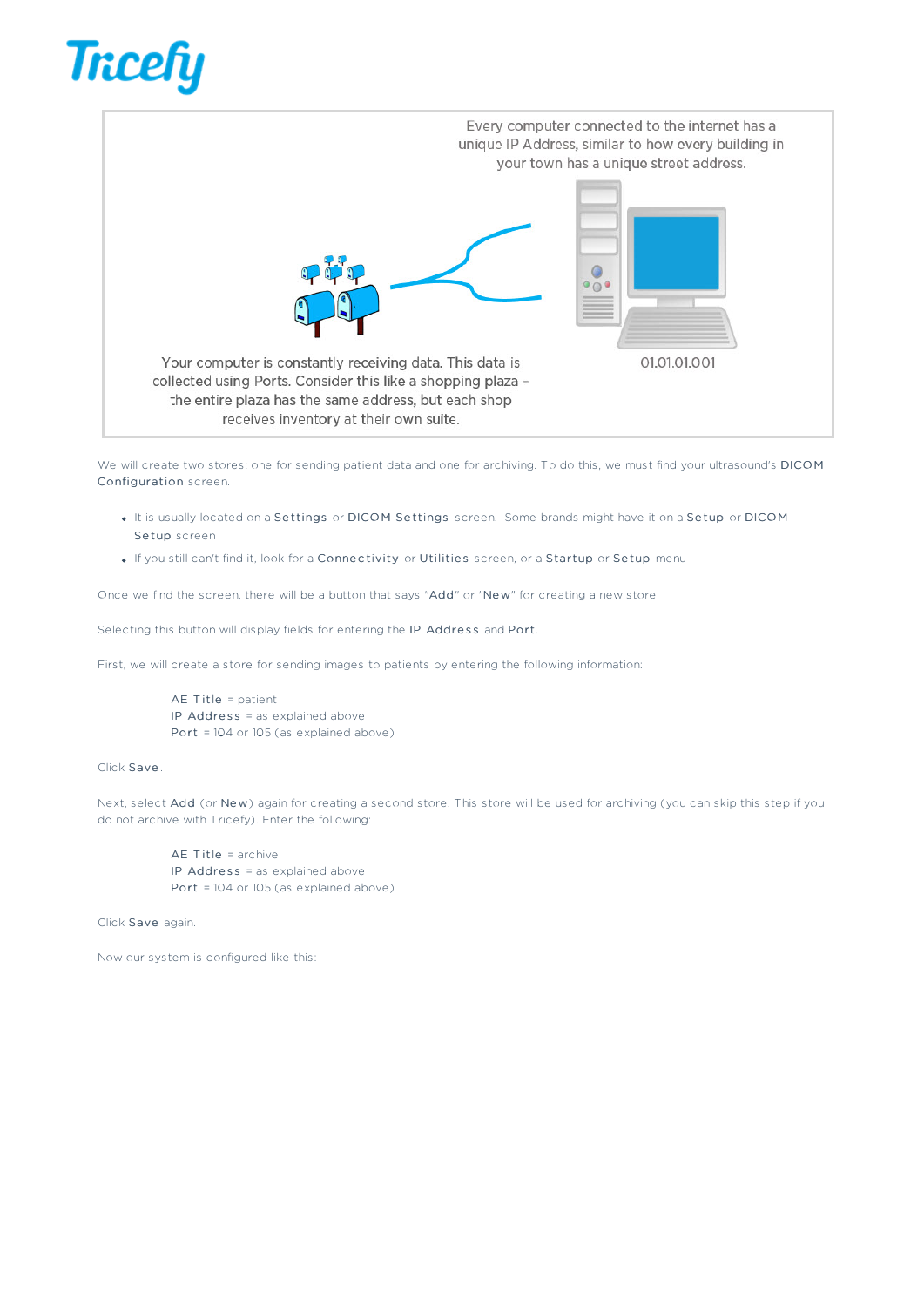



After Uplink receives data from your ultrasound system, it will be immediately available in the Tricefy Cloud:



## Testing Configuration

Usually, the DICOM Configuration screen (or similar screen on your ultrasound, where we created the stores) will have a test button. This button may say "Test", "Echo" "Ping", "Verify", or "Ping/Verify."

Sometimes, this button (or buttons) are physically located on the front of the machine.